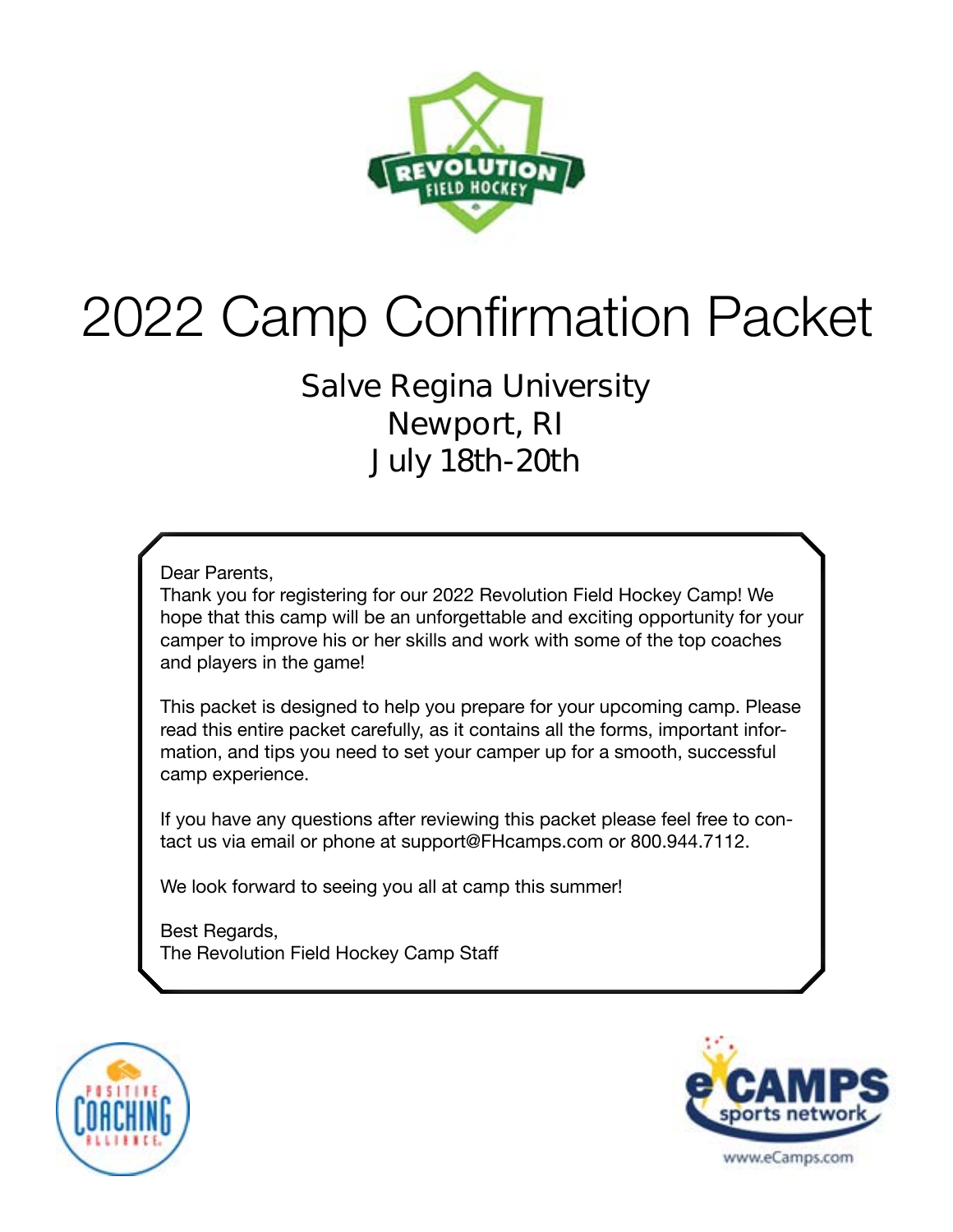### **2022 Revolution Field Hockey Camp**



#### Our Mission

The Revolution Field Hockey Camps were developed to provide young athletes with the opportunity to become better field hockey players by providing instruction from the top coaches in a positive and fun atmosphere.

#### Health and Safety

We want to ensure your child a safe and positive environment during their time at camp. Campers are expected to abide by the camp rules and live by our core values. Drugs, alcohol and tobacco products are strictly forbidden and constitute, along with general misconduct, grounds for dismissal from camp without a refund.

#### Cancellation Policy

#### Final Payment

**EXCELLENCE** – We inspire our campers by providing an unforgettable experience that is the result of a dedicated staff, a progressive instructional curriculum and superior customer service.

*FUN –* We create lasting memories and friendships at camp by surrounding the campers with a passionate camp staff and a creative daily schedule that fosters meaningful interaction with all campers. We always remember that after all, this is camp!

#### Core Values

**IMPROVEMENT** – We provide a unique opportunity for campers to improve their game through personal attention, setting goals and an energetic staff that is committed to the individual development of each camper.

**SAFETY** – We promote a safe and healthy camp environment by providing a responsible staff that supervises all camp activities and who are trained to be role models for our campers both on and off the field.

**SPORTSMANSHIP –** We practice teamwork through leadership opportunities that lead to on-field lessons of integrity, honesty and mutual encouragement.

Final Payments are due in our office by May 15th. Any camper with a remaining balance will be prohibited from checking into camp. We do not accept final payments at camp. Final payments can be paid via mail, over the phone, or through your online account. If you are unsure about your balance, please call us at 800.944.7112

Any Camper who must cancel their registration more than fifteen (15) days prior to the Camp start date will receive a voucher equal to the full amount of Camp tuition already paid which may be used toward any program or camp offered by eCamps. If a Camper must cancel their registration fourteen (14) days or fewer prior to the start of Camp, eCamps will issue Camper or Parent a voucher equal to 50% of the Camp tuition, which may be used toward any program or camp offered by eCamps. Vouchers are valid for any eCamps program within the same or next calendar year and are also transferable to another family member. Camp vouchers are not extended to Campers who leave Camp after the start of a session. The \$25 registration fee is non-refundable. *Cash refunds are not offered under any circumstances.*

## **2022 Revolution Field Hockey Camp**

#### *Don't Forget to Tell Your Friends!*

Camp can be even more fun with a friend. Space is still available, so remember to tell your teammates to check out this session at FHcamps.com!



#### CHECK-OUT

#### EXTENDED DAY CAMPERS

#### KEY DEPOSIT

#### HEALTH FORMS

Campers will check out at 12pm at the check-in location. Parents are encourged to attend the morning session of games on the last day starting at 9am! Check-out will occur immediately after the closing ceremony.

Beyond the first day, you should plan on arriving dressed and ready to play at 8:15am. Extended day campers can be dropped off directly at the field. Pick up will be at 8:30pm the after the evening session. Lunch and dinner are included.

The school requires a key deposit of \$100 per overnight camper. Please bring a check made out to "Revolution Field Hockey Camps". The check will be returned to you at checkout when your camper's key is turned in.

Every camper must have the attached health history and release form filled out in order to attend camp. This form should be brought to camp and handed in at check in- **please do not mail ahead**.

#### COVID - [OVERNIGHT CAMP PROCEDURES & PROTOCOLS](https://laxcamps.com/wp-content/uploads/COVID-19-eCamps-Sports-Network-Guidlines-Overnight-Camp.pdf) *PROOF VACCINATION OR NEGATIVE PCR COVID-19 TEST REQUIRED TO ATTEND CAMP (within 72 hours of the first day of camp)*

\*A physician's signiture is required on this form ONLY if you are attending a camp in CT, MA or NY. An attached physicians signed physical form from within two years will suffice. Camps in CT require the 'Administration of Medication' form for any medication brought to camp--this form can be found on FHCamps.com

#### CHECK-IN

Check in on the first day of camp will be between 12-1pm at Miley Hall. Dinner will be the first meal served. All campers should arrive dressed and ready for their first session. *Check-in will take place at Miley Hall!*